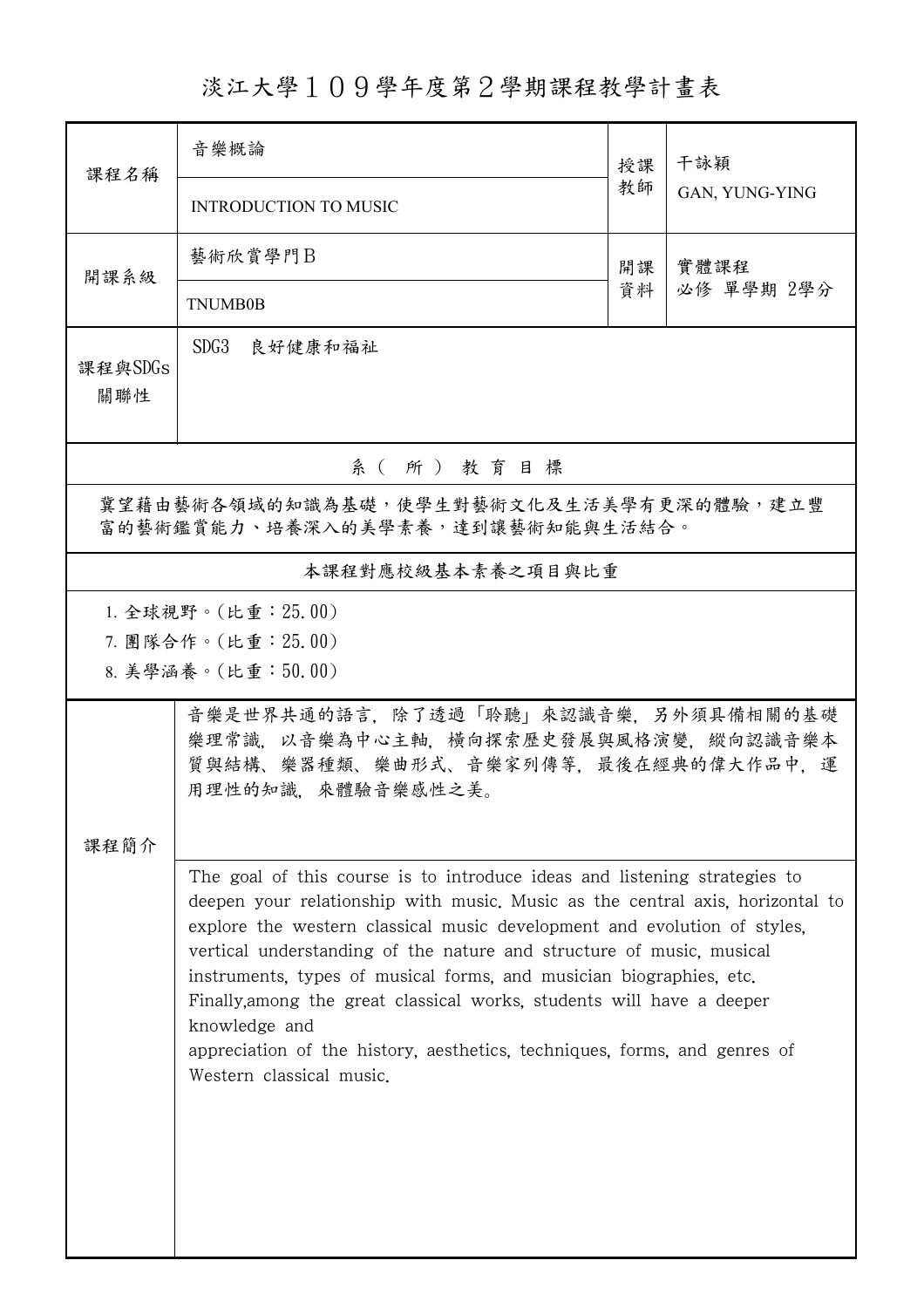## 本課程教學目標與認知、情意、技能目標之對應

將課程教學目標分別對應「認知(Cognitive)」、「情意(Affective)」與「技能(Psychomotor)」 的各目標類型。

一、認知(Cognitive):著重在該科目的事實、概念、程序、後設認知等各類知識之學習。

二、情意(Affective):著重在該科目的興趣、倫理、態度、信念、價值觀等之學習。

三、技能(Psychomotor):著重在該科目的肢體動作或技術操作之學習。

| 序<br>號         | 教學目標(中文)                     |                               |     | 教學目標(英文)                                                                                   |                               |  |  |  |
|----------------|------------------------------|-------------------------------|-----|--------------------------------------------------------------------------------------------|-------------------------------|--|--|--|
| $\mathbf{1}$   | 1 學生能對音樂史有更充分完整的<br>了解       |                               |     | Students will be able to understand the complete<br>history of classical music             |                               |  |  |  |
| $\overline{2}$ | 2 學生能對音樂與美學有更深的<br>體驗與認知     |                               |     | Students will have a deeper experience of music<br>aesthetics and cognition                |                               |  |  |  |
| $\overline{3}$ | 3.啟發學生對音樂與藝術的興趣              |                               |     | Stimulates student's interest in music and arts                                            |                               |  |  |  |
| 4              | 動                            |                               |     | 4 帶動學生參加音樂藝術相關的活 Lead students to participate in music and art related<br>activities       |                               |  |  |  |
| 5              | 5 認識音樂的本質與要素                 |                               |     | 5. Be able to understand the basic<br>Be able to understand the basic<br>elements of music |                               |  |  |  |
|                | 教學目標之目標類型、核心能力、基本素養教學方法與評量方式 |                               |     |                                                                                            |                               |  |  |  |
| 序號             | 目標類型                         | 院、系 $(\kappa)$<br>核心能力   基本素養 | 校級  | 教學方法                                                                                       | 評量方式                          |  |  |  |
| 1              | 認知                           |                               | 178 | 講述                                                                                         | 測驗、報告(含口<br>頭、書面)             |  |  |  |
| 2              | 情意                           |                               | 178 | 講述、體驗                                                                                      | 測驗、作業                         |  |  |  |
| $\overline{3}$ | 情意                           |                               | 178 | 討論                                                                                         | 討論(含課堂、線<br>上)、報告(含口頭、書<br>面) |  |  |  |
| 4              | 認知                           |                               | 7   | 討論                                                                                         | 作業、討論(含課<br>堂、線上)             |  |  |  |
| 5.             | 認知                           |                               | 18  | 講述                                                                                         | 測驗、作業                         |  |  |  |
| 授課進度表          |                              |                               |     |                                                                                            |                               |  |  |  |
| 週次             | 日期起訖                         | 内 容 (Subject/Topics)          |     |                                                                                            | 備註                            |  |  |  |
| 1              | $110/02/22$ ~<br>110/02/28   | 聆賞音樂的全新體驗                     |     |                                                                                            |                               |  |  |  |
| 2              | $110/03/01$ ~<br>110/03/07   | 音樂的基本要素                       |     |                                                                                            |                               |  |  |  |
| 3              | $110/03/08$ ~<br>110/03/14   | 音樂賞析的基本理論                     |     |                                                                                            |                               |  |  |  |
| 4              | $110/03/15$ ~<br>110/03/21   | 音樂的起源與發展                      |     |                                                                                            |                               |  |  |  |
| 5              | $110/03/22$ ~<br>110/03/28   | 西洋古典音樂發展史I.                   |     |                                                                                            |                               |  |  |  |
|                |                              |                               |     |                                                                                            |                               |  |  |  |